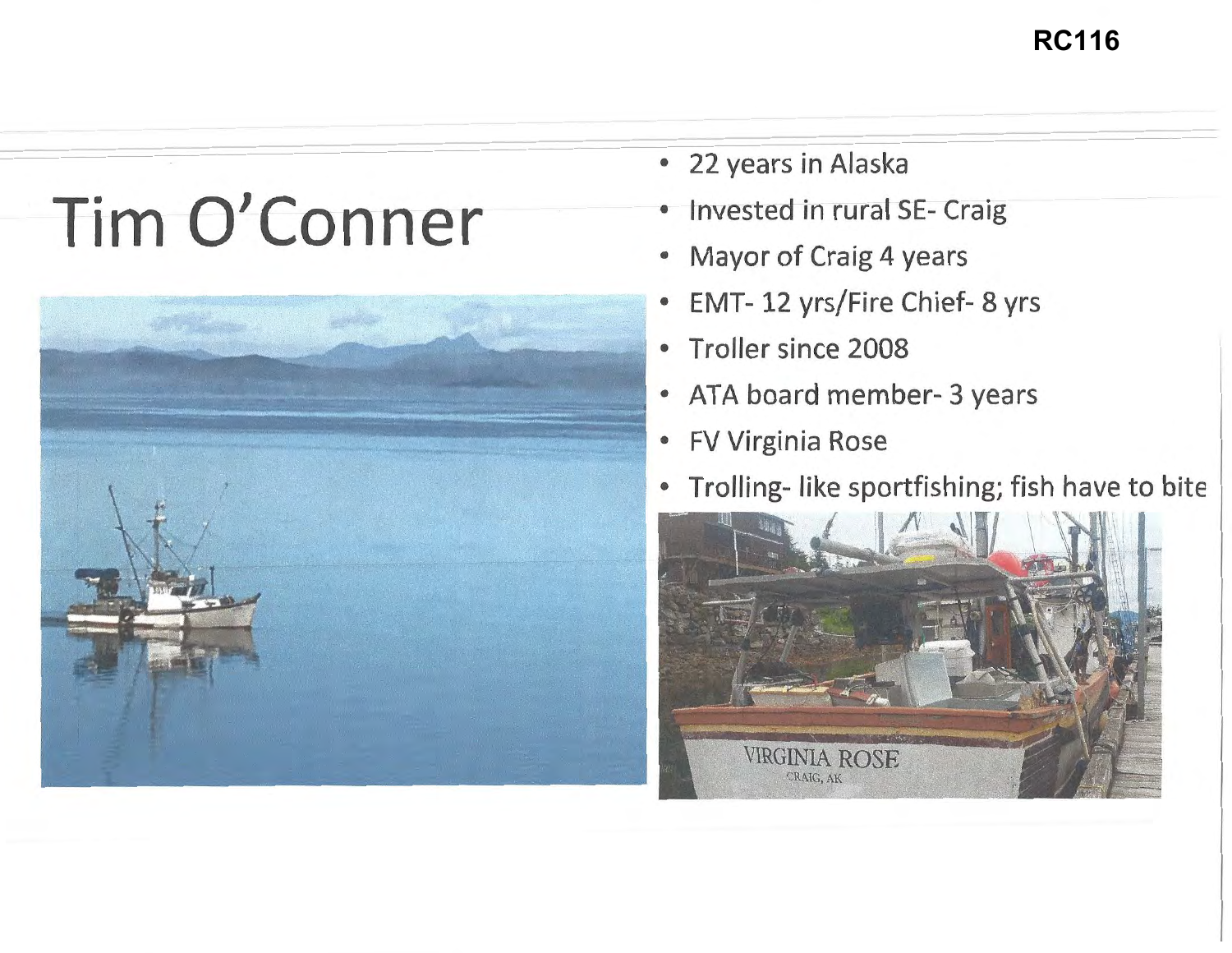**RC116**

## **What is commercial trolling?**  $*$ <sup>4 main lines, each with multiple</sup>



--------------------

- Hook-and-line fishery ==>Fish have to be in biting mood
- Gear is specie selective
- Catch rate is limited by required manual labor
- Fish landed one-at-time by hand
- Fish quickly bled/cleaned/iced to maintain quality
- Low catch rate => need long openings to produce volume
- Low catch rate allows superior<br>handling => high prices; 2022<br>troll kings worth <\$100 apiece
-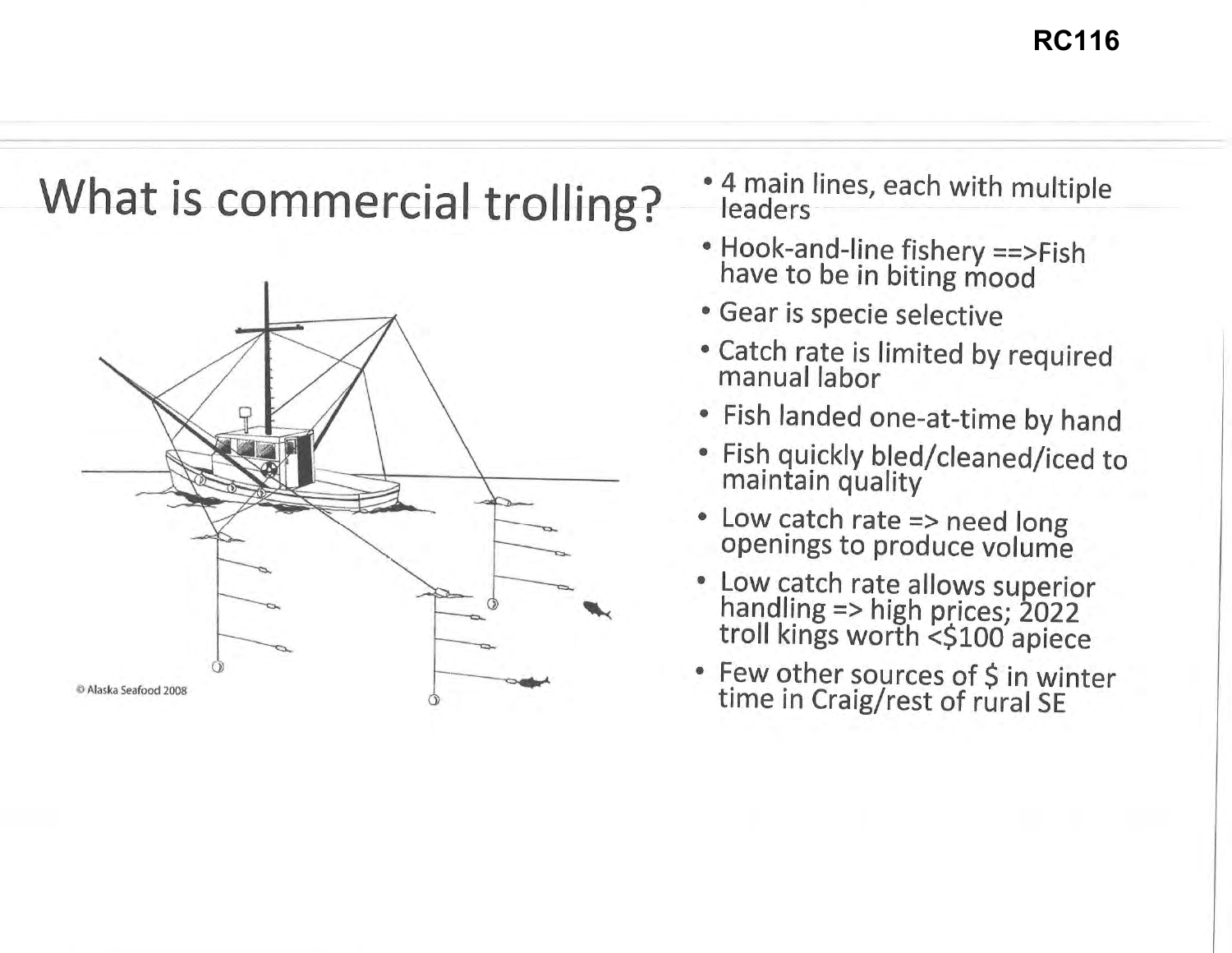

Figure 3.-Number of resident and nonresident anglers who fished in Southeast Alaska, 1984-2019 as<br>estimated from the Alaska Sport Fishing Survey (i.e., SWHS; available at efficiency, etc. in 2023,<br>https://www.adfg.alaska.g

- efficiency
- circumstances
	-
- better technology will mean higher harvest
- if projections are wrong
-